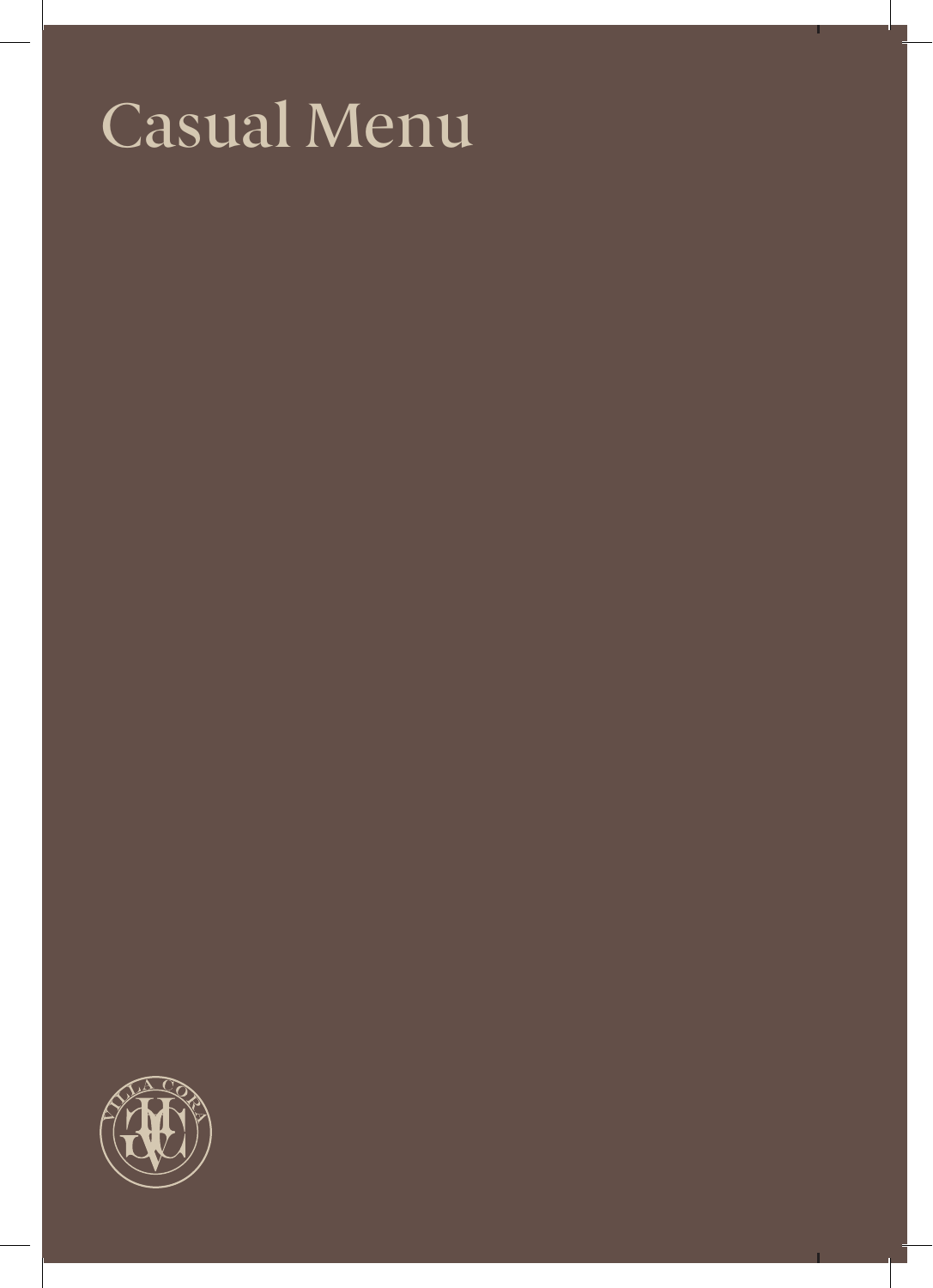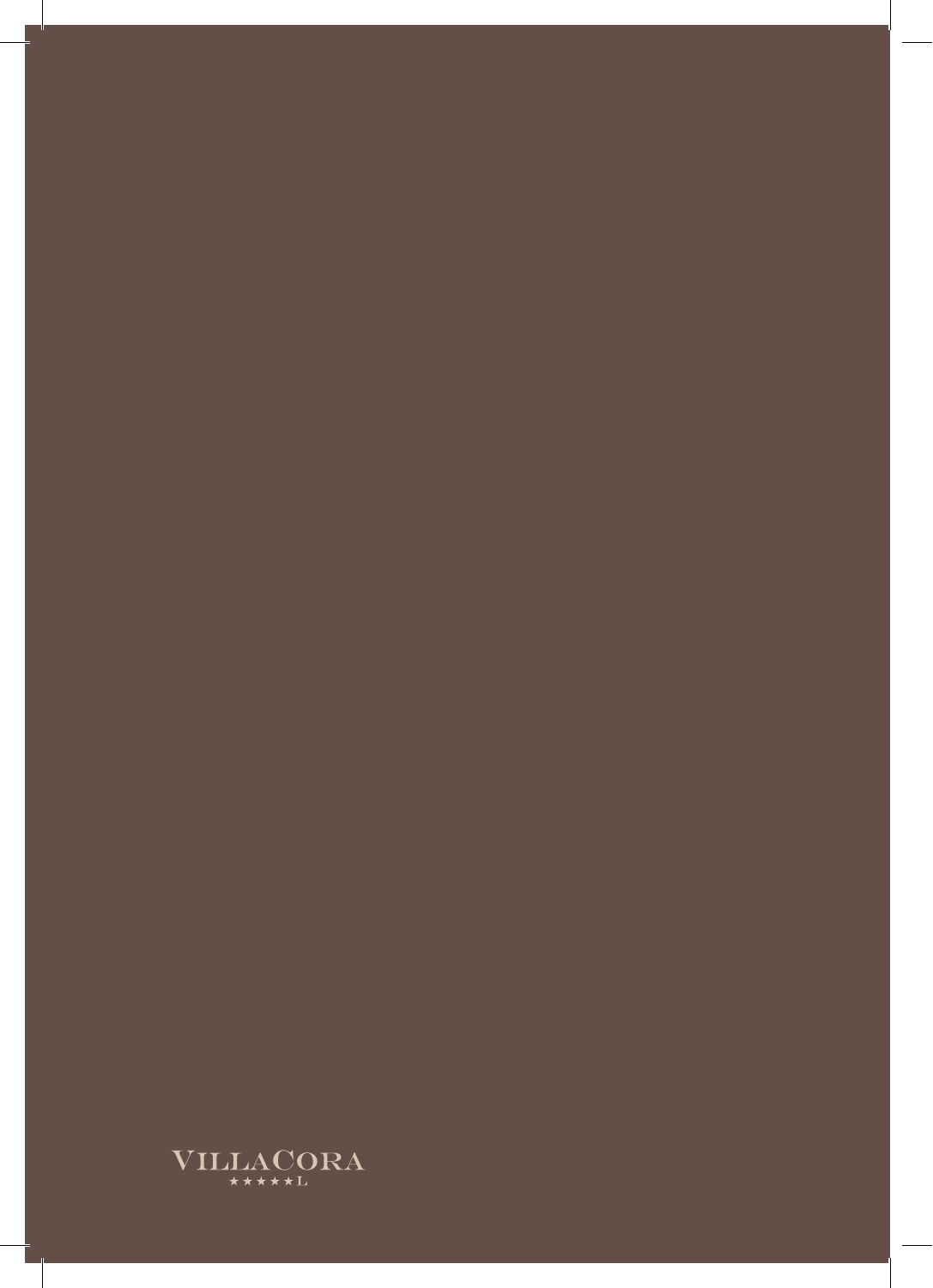## Casual Menu

 $\overline{O}$  $\bigcirc$  $\bigcirc$  $\bigcirc$  $\bigcirc$  $\bigcirc$  $\bigcirc$  $\bigcirc$  $\bigcirc$  $\bigcirc$  $\bigcirc$  $\bullet$  $\bigcirc$  $\bigcirc$  $\bigcirc$  $\bigcirc$  $\bigcirc$  $\bigcirc$  $\circ$  $\bigcirc$  $\bigcirc$  $\bigcirc$  $\circ$ 

 $\bigcirc$ 

12:30

14:30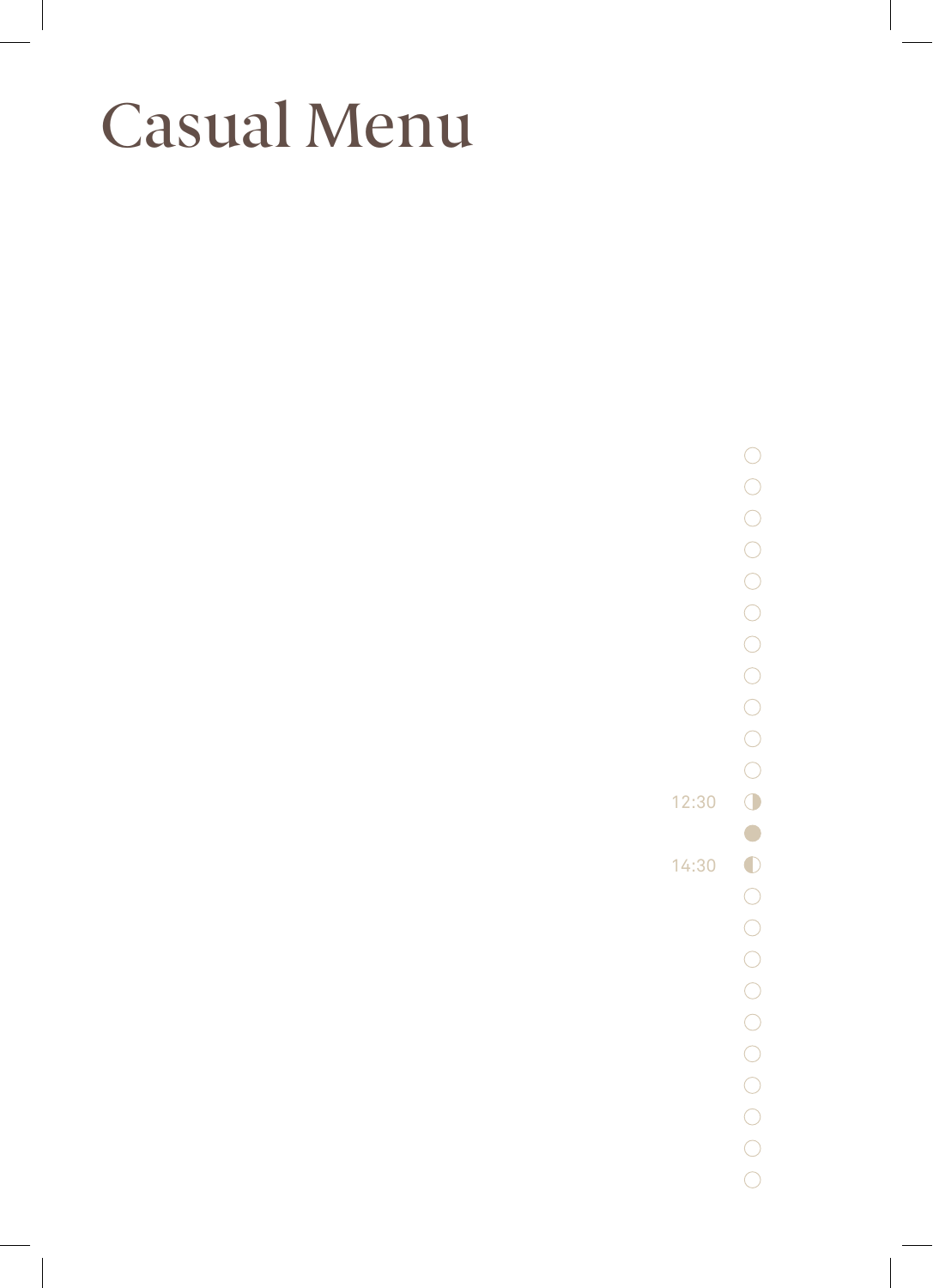## Casual Menu

| <b>Club Sandwich</b><br>Egg, Bacon, Tomato, Lettuce, Chicken, Mayonnaise, French Fries                          | 27 |
|-----------------------------------------------------------------------------------------------------------------|----|
| Vegetarian Club Sandwich<br>Egg, Grilled Vegetables, Tomato, Lettuce, Mayonnaise, French Fries                  | 27 |
| Villa Cora Burger<br>Ground Beef, Dried Tomato, Olive Patè, Seasonal Salad, Cheddar                             | 27 |
| Pizza Margerita<br>24-Hour Crust, Tomato, Fior di Latte Mozzarella, Oregano                                     | 16 |
| <b>Pizza Gourmet</b><br>Chef Choice                                                                             | 22 |
| Green Focaccia $\Longleftrightarrow$<br>Soft Focaccia Bread filled with Tomato, Arugola Salad, Roasted Eggplant | 15 |
| <b>Caprese Salad</b><br>Selection of Tomato, Buffalo Mozzarella, Basil                                          | 22 |
| <b>Caesar Salad</b><br>Chicken, Lettuce, Parmesan Cheese, Bacon, Caesar Dressing                                | 22 |
| Niçoise Salad<br>Tomato, Anchovies, Tuna, Taggiasca Olives, Green Beans, Potatoes                               | 22 |
| Eugenia<br>Mixed Green Salad, Curried Chicken Tempura, Spiced Yoghurt Dressing                                  | 24 |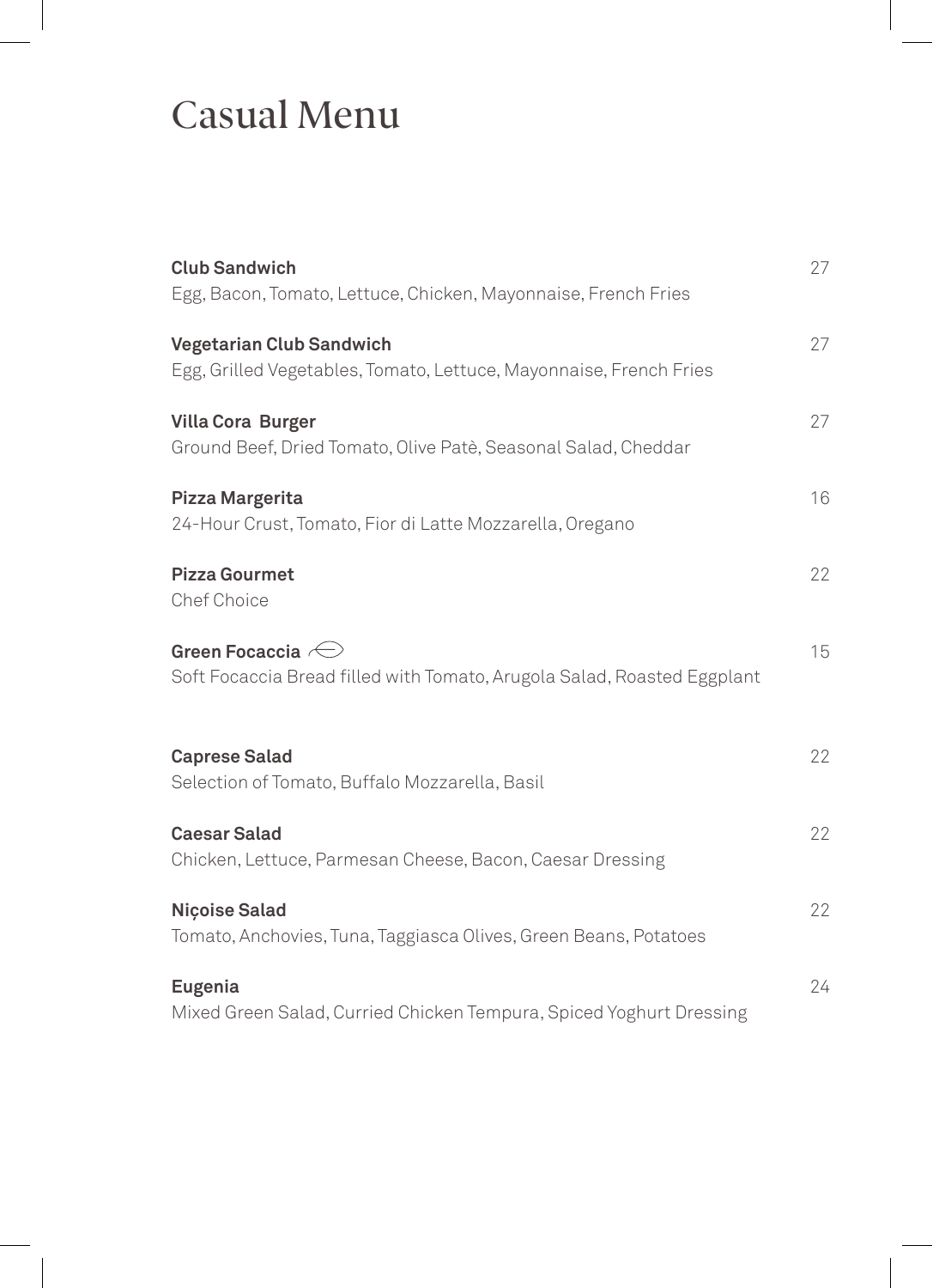| Three-Tomato Spaghetti $\ominus$                                                       | 20 |
|----------------------------------------------------------------------------------------|----|
| Verrigni Pasta, Tomato Sauce: Date, San Marzano, Cœur-de-Bœuf Tomatoes                 |    |
| <b>Seafood Linguini</b><br>Cavalieri Pasta, Clams, Mussels, Shrimp, Squid              | 25 |
| <b>Cacio e Pepe</b><br>Garganello Pasta, Raw Shrimps, Lemongrass                       | 24 |
| Gazpacho $\Longleftrightarrow$<br>Gazpacho, Taggiasche Olives, Soy Yoghurt             | 16 |
| <b>Milanese Cutlet</b><br>Veal, Tomato, Basil, Sage                                    | 32 |
| <b>Sea Food Grill</b><br>Scampi, Prawns, Octopus, Day's catch, Grilled Vegetables      | 45 |
| <b>Grilled Fillet of Beef</b><br>Beef Fillet, Roast Potatoes, Pepper Sauce             | 40 |
| <b>Salmon Tartare</b><br>Marinated Salmon Tartare, Guacamole, Mango Emulsion, Zucchini | 25 |
|                                                                                        |    |
| <b>Sliced Fresh Fruit</b>                                                              | 15 |
| Ice Cream / Sorbet / Frozen Yogurt                                                     | 15 |
| Tiramisù                                                                               | 15 |

Mascarpone-Cheese Cream, Savoiardi Cookies, Coffee, Chocolate

**Casual Menu** Casual Menu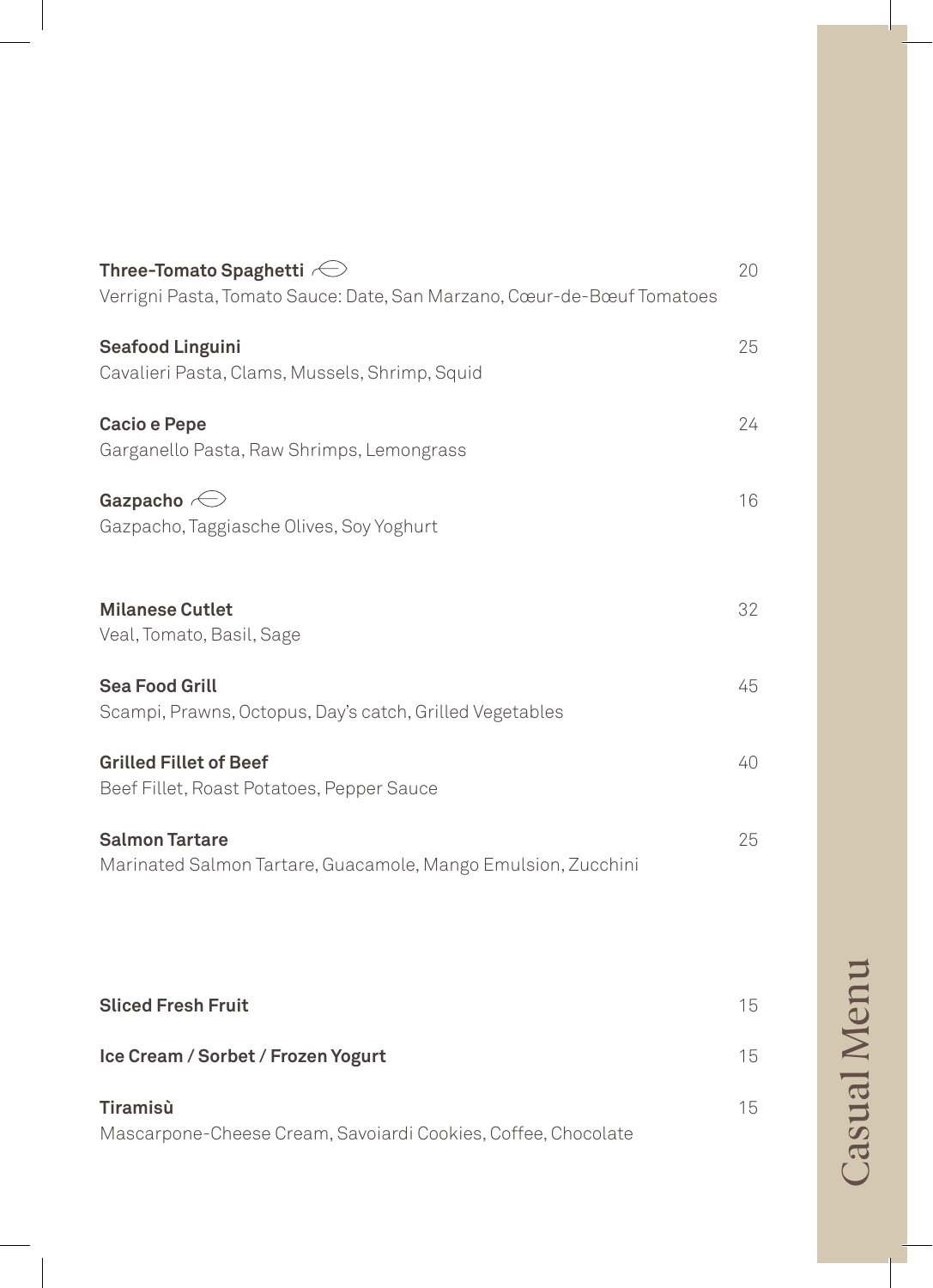N.B.1 The dishes listed with  $\iff$  are vegan.

N.B.2 Our dishes may contain allergenic ingredients. As required by the legislative decree ex EU Reg. n: 1169/11, a complete list is available from our staff.